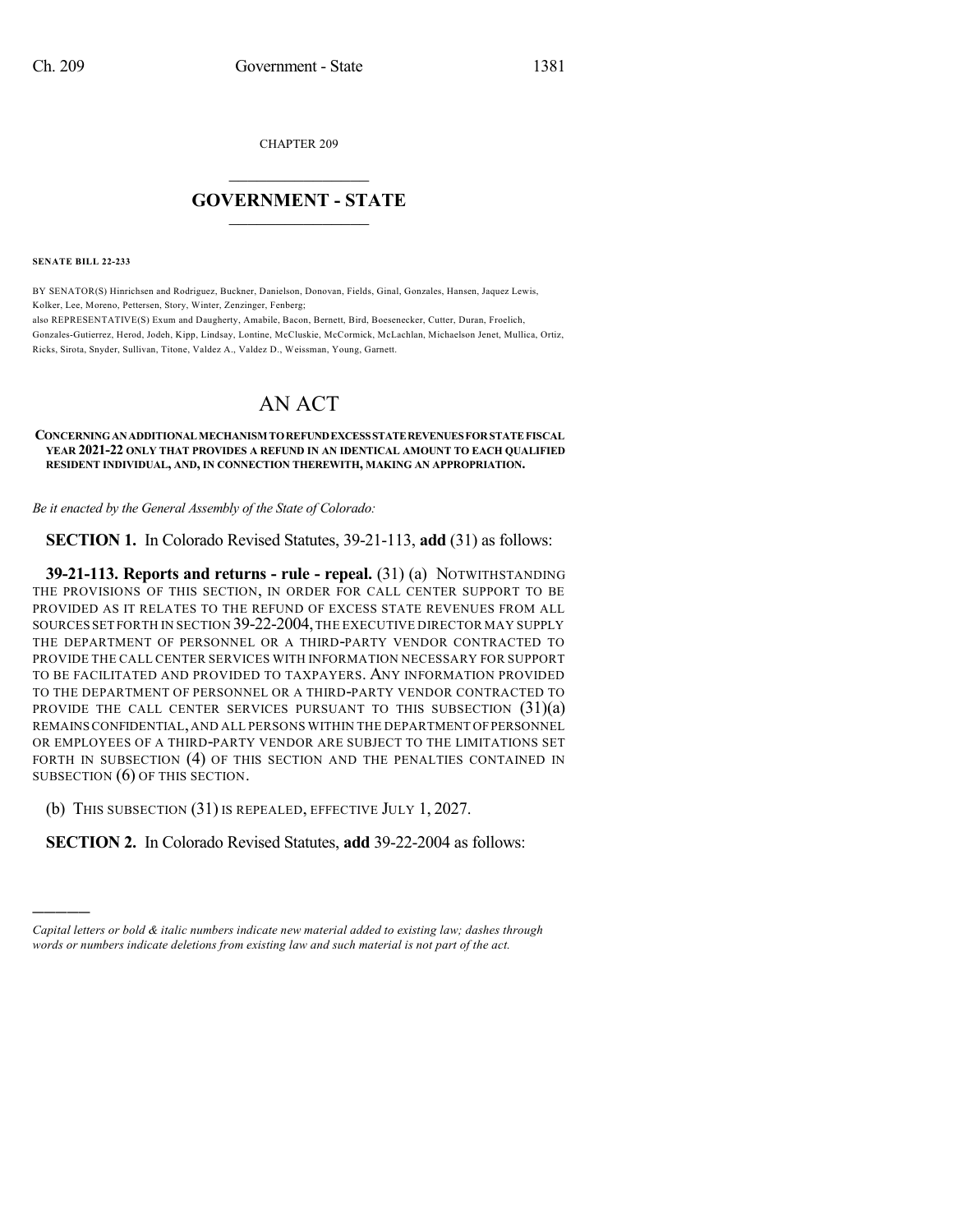**39-22-2004. Temporary refund of excess state revenues from all sources definitions - repeal.** (1) AS USED IN THIS SECTION, UNLESS THE CONTEXT OTHERWISE REQUIRES:

(a) "ADDITIONAL EXCESS STATE REVENUES" MEANS THE TOTAL AMOUNT OF THE STATE REVENUES IN EXCESS OF THE LIMITATION ON STATE FISCAL YEAR SPENDING IMPOSED BY SECTION  $20(7)(a)$  OF ARTICLE X OF THE STATE CONSTITUTION THAT THE STATE IS REQUIRED TO REFUND UNDER SECTION 20  $(7)(d)$  of article X of the STATE CONSTITUTION, INCLUDING ANY AMOUNT SPECIFIED IN SECTION 24-77-103.8, AND THAT EXCEEDS THE AMOUNTS PROJECTED TO BE REFUNDED AS REQUIRED BY SECTION 39-3-209, SECTION 39-22-627, OR BOTH OF SAID SECTIONS FOR THE STATE FISCAL YEAR COMMENCING ON JULY 1, 2021.

(b) (I) "QUALIFIED INDIVIDUAL" MEANS A NATURAL PERSON WHO IS AT LEAST EIGHTEEN YEARS OF AGE AS OF DECEMBER 31, 2021, WHO IS A RESIDENT OF THE STATE FOR THE ENTIRE INCOME TAX YEAR COMMENCING ON JANUARY 1,2021, AND, EXCEPT AS PROVIDED IN SUBSECTION  $(1)(b)(II)$  of this section, who, on or BEFORE JUNE 30, 2022, EITHER FILES A STATE INCOME TAX RETURN FOR THAT INCOME TAX YEAR OR APPLIES FOR A GRANT PURSUANT TO ARTICLE 31 OF THIS TITLE 39.

(II) "QUALIFIED INDIVIDUAL" ALSO MEANS A NATURAL PERSON WHO IS AT LEAST EIGHTEEN YEARS OF AGE AS OF DECEMBER 31, 2021, WHO IS A RESIDENT OF THE STATE FOR THE ENTIRE INCOME TAX YEAR COMMENCING ON JANUARY 1, 2021, AND WHO WAS GRANTED AN EXTENSION TO FILE A 2021 INCOME TAX RETURN AND TIMELY FILES AN INCOME TAX RETURN ON OR BEFORE THE EXTENDED FILING DATE.

(c) "TEMPORARY REFUND AMOUNT" MEANS:

(I) FOUR HUNDRED DOLLARS FOR A QUALIFIED INDIVIDUAL FILINGA SINGLE STATE INCOME TAX RETURN OR WHO APPLIES FOR A GRANT PURSUANT TO ARTICLE 31 OF THIS TITLE 39 AND EIGHT HUNDRED DOLLARS FOR TWO QUALIFIED INDIVIDUALS FILING A JOINT STATE INCOME TAX RETURN OR WHO APPLY FOR A GRANT PURSUANT TO ARTICLE 31 OF THIS TITLE 39; OR

(II) THE ADJUSTED AMOUNT SET BY THE EXECUTIVE DIRECTOR PURSUANT TO SUBSECTION (2)(d) OF THIS SECTION.

(d) "TOTAL EXCESS STATE REVENUES" MEANS THE TOTAL AMOUNT OF THE STATE REVENUES PROJECTED TO BE IN EXCESS OF THE LIMITATION OF STATE FISCAL YEAR SPENDING IMPOSED BY SECTION  $20(7)(a)$  of article X of the state constitution THAT THE STATE IS REQUIRED TO REFUND UNDER SECTION  $20$  (7)(d) OF ARTICLE X OF THE STATE CONSTITUTION, INCLUDING ANY AMOUNT SPECIFIED IN SECTION 24-77-103.8, FOR STATE FISCAL YEAR 2021-22.

 $(2)(a)$  If, for the state fiscal year commencing on July 1, 2021, there are ADDITIONAL EXCESS STATE REVENUES, THEN THERE SHALL BE ALLOWED A REFUND TO EACH QUALIFIED INDIVIDUAL OF THE TEMPORARY REFUND AMOUNT.

(b) IF THE REQUIREMENTS SET FORTH IN SUBSECTION  $(2)(a)$  OF THIS SECTION ARE MET, THEN NO LATER THAN SEPTEMBER 30, 2022, THE DEPARTMENT OF REVENUE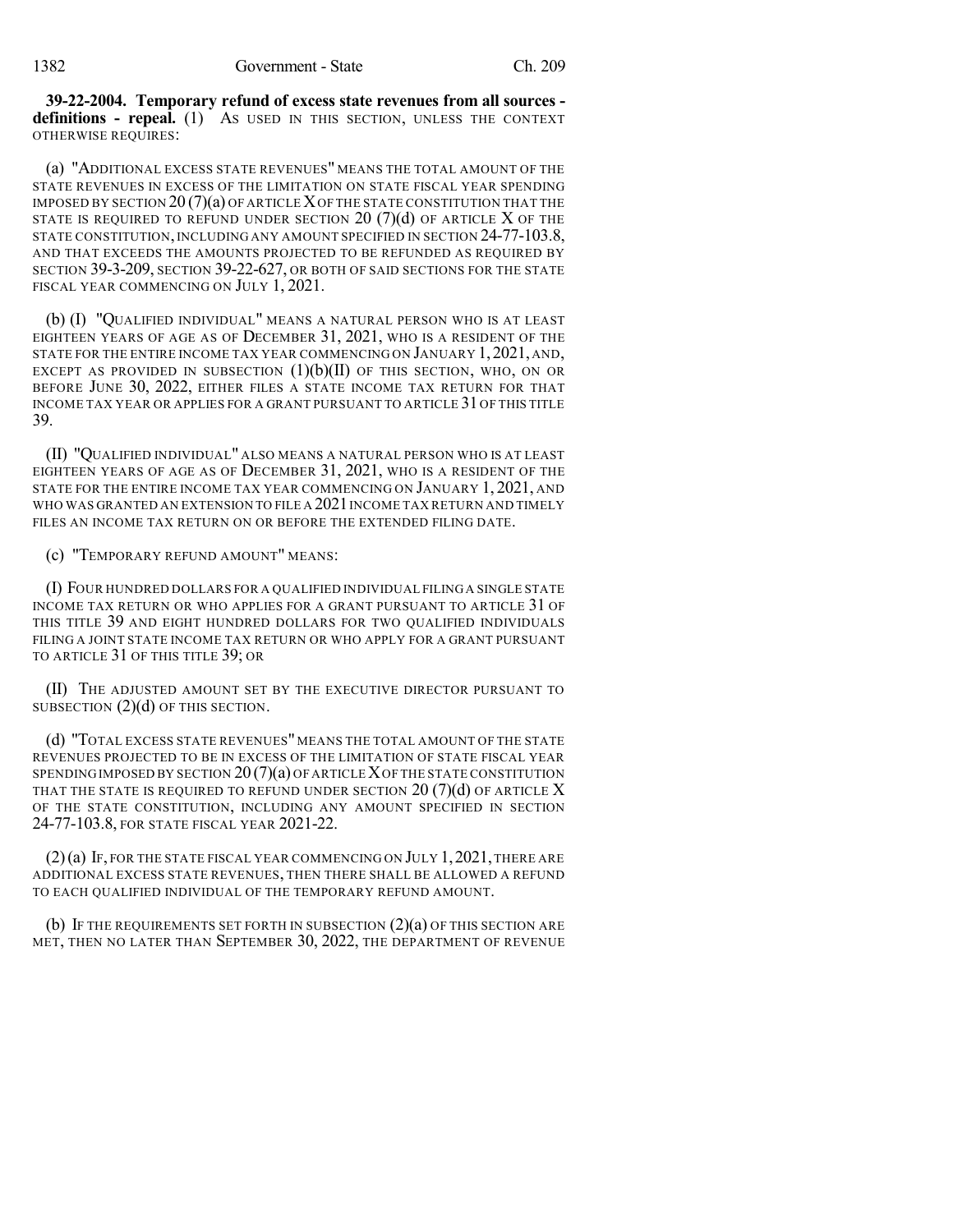## Ch. 209 Government - State 1383

SHALL ISSUE TO EACH QUALIFIED INDIVIDUAL AND TO EACH JOINT FILING OR GRANT APPLICANT PAIR OF QUALIFIED INDIVIDUALS A REIMBURSEMENT WARRANT FOR THE APPLICABLE TEMPORARY REFUND AMOUNT PAID FROM THE GENERAL FUND;EXCEPT THAT, FOR A QUALIFIED INDIVIDUAL DESCRIBED IN SUBSECTION  $(1)(b)(II)$  OF THIS SECTION,THE DEPARTMENT OF REVENUE SHALL ISSUE A REIMBURSEMENT WARRANT PURSUANT TO THIS SUBSECTION  $(2)(b)$  no later than January 31, 2023.

(c) ON OR BEFORE AUGUST 1, 2022, THE EXECUTIVE DIRECTOR SHALL CERTIFY THE TEMPORARY REFUND AMOUNT. THE DEPARTMENT OF REVENUE SHALL ISSUE AND MAIL THE REFUND WARRANT FOR THE TEMPORARY REFUND AMOUNT TO THE MOST RECENT CORRECT MAILING ADDRESS PROVIDED BY THE QUALIFIED INDIVIDUAL.

(d) (I) IF BEFORE JUNE 30, 2022, AND BASED ON THE LATEST PROJECTIONS UPDATED FOR ACTUAL STATE REVENUES RECEIVED THROUGH APRIL 30, 2022, THE PROJECTED AGGREGATE TEMPORARY REFUND AMOUNT BASED ON THE REFUND AMOUNTS SET FORTH IN SUBSECTION  $(1)(c)(I)$  of this section plus amounts PROJECTED TO BE REFUNDED PURSUANT TO SECTIONS 39-3-209AND 39-22-627WILL CAUSE THE STATE TO REFUND LESS THAN EIGHTY-FIVE PERCENT OF THE TOTAL EXCESS STATE REVENUES PURSUANT TO THIS SECTION, THEN THE EXECUTIVE DIRECTOR, IN CONSULTATION WITH LEGISLATIVE COUNCIL STAFF, SHALL INCREASE THE TEMPORARY REFUND AMOUNT IN A MANNER THAT MAINTAINS AN EQUAL TEMPORARY REFUND FOR EVERY QUALIFIED INDIVIDUAL THAT IS DOUBLED FOR EACH PAIR OF QUALIFIED INDIVIDUALS FILING A JOINT RETURN OR APPLYING JOINTLY FOR A GRANT PURSUANT TO ARTICLE 31 OF THIS TITLE 39 SO THAT THE AGGREGATE AMOUNT REFUNDED PURSUANT TO THIS SECTION PLUS AMOUNTS PROJECTED TO BE REFUNDED PURSUANT TO SECTIONS 39-3-209 AND 39-22-627 IS APPROXIMATELY EQUAL TO EIGHTY-FIVE PERCENT OF THE TOTAL EXCESS STATE REVENUES.

(II) IF BEFORE JUNE 30, 2022, AND BASED ON THE LATEST PROJECTIONS UPDATED FOR ACTUAL STATE REVENUES RECEIVED THROUGH APRIL 30, 2022, THE PROJECTED AGGREGATE TEMPORARY REFUND AMOUNT BASED ON THE REFUND AMOUNTS SET FORTH IN SUBSECTION  $(1)(c)(I)$  OF THIS SECTION PLUS AMOUNTS PROJECTED TO BE REFUNDED PURSUANT TO SECTIONS 39-3-209AND 39-22-627WILL CAUSE THE STATE TO REFUND MORE THAN EIGHTY-SEVEN PERCENT OF THE TOTAL EXCESS STATE REVENUES PURSUANT TO THIS SECTION, THEN THE EXECUTIVE DIRECTOR, IN CONSULTATION WITH LEGISLATIVE COUNCIL STAFF, MAY DECREASE THE TEMPORARY REFUND AMOUNT TO AVOID AN OVER-REFUND, AS DEFINED IN SECTION 24-77-103.7 (1). IF THE EXECUTIVE DIRECTOR DETERMINES THAT A DECREASE TO THE TEMPORARY REFUND AMOUNT SET FORTH IN SUBSECTION  $(1)(c)(I)$  OF THIS SECTION SHOULD BE MADE, THE EXECUTIVE DIRECTOR SHALL MAKE THE DECREASE IN A MANNER THAT MAINTAINS AN EQUAL TEMPORARY REFUND FOR EVERY QUALIFIED INDIVIDUAL THAT IS DOUBLED FOR EACH PAIR OF QUALIFIED INDIVIDUALS FILING A JOINT RETURN OR APPLYING JOINTLY FOR A GRANT PURSUANT TO ARTICLE 31 OF THIS TITLE 39.

(III) NOTWITHSTANDING ANY PROVISION OF THIS SUBSECTION (2)(d), THE EXECUTIVE DIRECTOR SHALL ADJUST THE TEMPORARY REFUND AMOUNT UNDER THIS SUBSECTION  $(2)(d)$  to the nearest fifty dollar increment.

(3) THE EXECUTIVE DIRECTOR, IN CONSULTATION WITH LEGISLATIVE COUNCIL STAFF, SHALL CALCULATE THE AGGREGATE TEMPORARY REFUND AMOUNT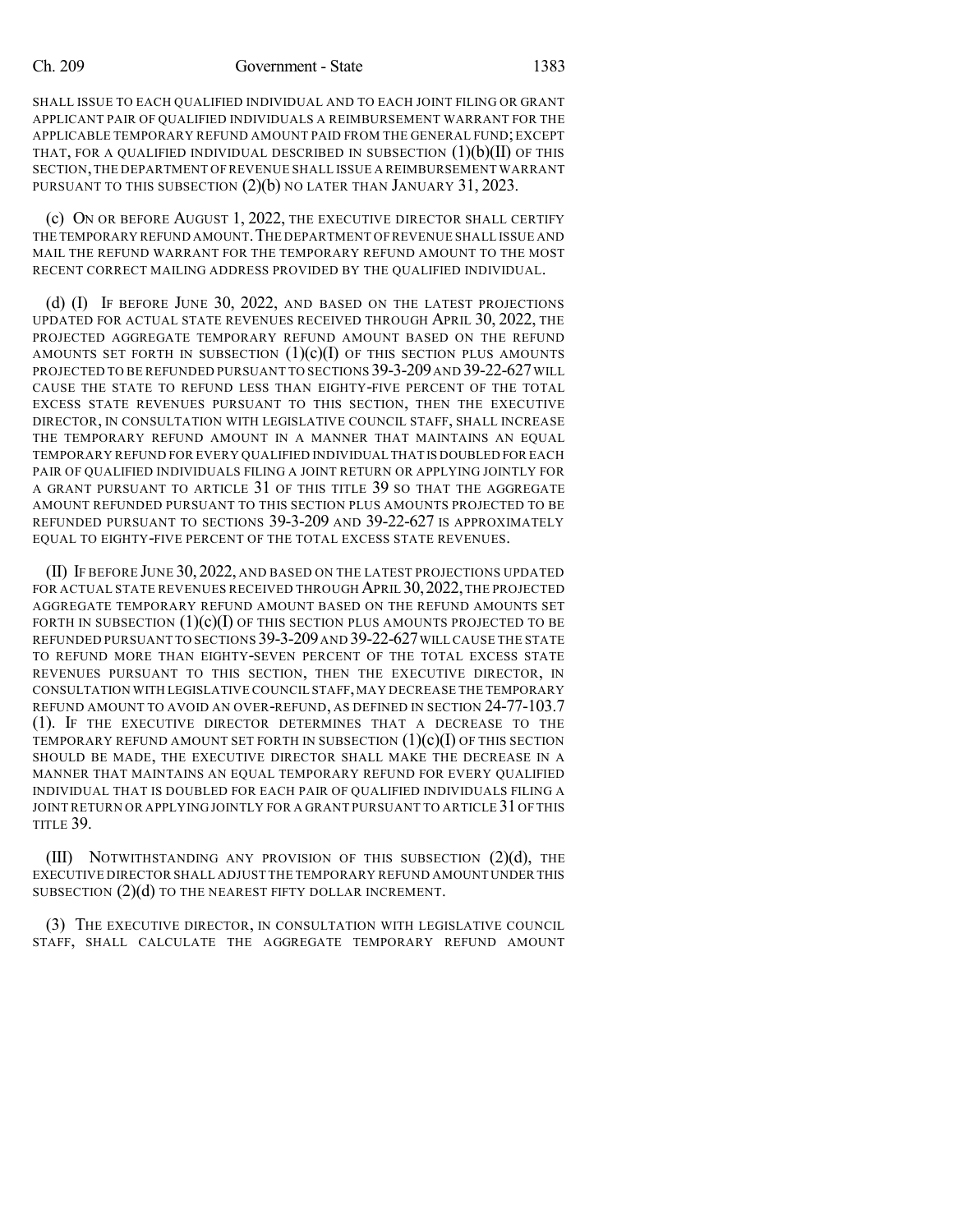ESTIMATED TO BE ALLOWED TO QUALIFIED INDIVIDUALS DESCRIBED IN SUBSECTION  $(1)(b)(II)$  OF THIS SECTION, WHICH AMOUNT MUST BE HELD IN RESERVE TO MAKE REFUNDS TO THOSE QUALIFIED INDIVIDUALS AND SHALL NOT BE REFUNDED PURSUANT TO SECTION 39-22-2002.

(4) THE REFUND OF EXCESS STATE REVENUES FROM ALL SOURCES ALLOWED UNDER THIS SECTION IS A REASONABLE METHOD OF REFUNDING A PORTION OF THE EXCESS STATE REVENUES REQUIRED TO BE REFUNDED IN ACCORDANCE WITH SECTION 20 (7)(d) OF ARTICLE X OF THE STATE CONSTITUTION.

(5)(a) THE REFUND OF EXCESS STATE REVENUE FROM ALL SOURCES ALLOWED TO ANY QUALIFIED INDIVIDUAL UNDER THIS SECTION SHALL NOT BE REPORTED BY THE DEPARTMENT OF REVENUE AS A PAYMENT OF A REFUND, CREDIT, OR OFFSET OF STATE INCOME TAXES TO THE QUALIFIED INDIVIDUAL IN ANY INFORMATION RETURN REQUIRED TO BE FILED PURSUANT TO FEDERAL LAW.

(b) THE REFUND OF EXCESS STATE REVENUE FROM ALL SOURCES SET FORTH IN THIS SECTION IS SUBJECT TO THE PROVISIONS UNDER SECTION 39-21-108 FOR A QUALIFIED INDIVIDUAL TO THE EXTENT OF ANY UNPAID BALANCE OR UNPAID DEBT AS SET FORTH IN SECTION 39-21-108 (3).

(c) A TAX PREPARER IS NOT LIABLE IF THE PREPARER IS UNABLE TO FILE A TAXPAYER'S 2021 STATE INCOME TAX RETURN BY JUNE 30, 2022, WHEN A TAXPAYER TIMELY FILED, AND WAS GRANTED, A TAX EXTENSION AS LONG AS THE TAX PREPARER FILES THE TAX RETURN BY OCTOBER 17, 2022.

(6) THIS SECTION IS REPEALED, EFFECTIVE JULY 1, 2027.

**SECTION 3.** In Colorado Revised Statutes, 39-22-605, **amend** (2)(c) as follows:

**39-22-605. Failure by individual to pay estimated income tax.** (2) As used in this section, unless the context otherwise requires:

(c) "Tax" or "tax liability" means the tax imposed under this article minus the credits against tax provided by this article other than the credits against tax for withholding pursuant to sections 39-22-601 (4), 39-22-604, and 39-22-604.5 and THE credits against tax for the salestax refund pursuant to section 39-22-2003 AND THE REFUND OF EXCESS STATE REVENUES FROM ALL SOURCES PURSUANT TO SECTION 39-22-2004.

**SECTION 4. Appropriation.** (1) For the 2022-23 state fiscal year, \$2,578,995 is appropriated to the department of revenue. This appropriation isfromthe general fund. To implement this act, the department may use this appropriation as follows:

(a) \$564,487 for use by the taxation business group for personalservicesrelated to taxation services, which amount is based on an assumption that the division will require an additional 11.5 FTE;

(b) \$89,925 for use by the taxation business group for operating expenses related to taxation services;